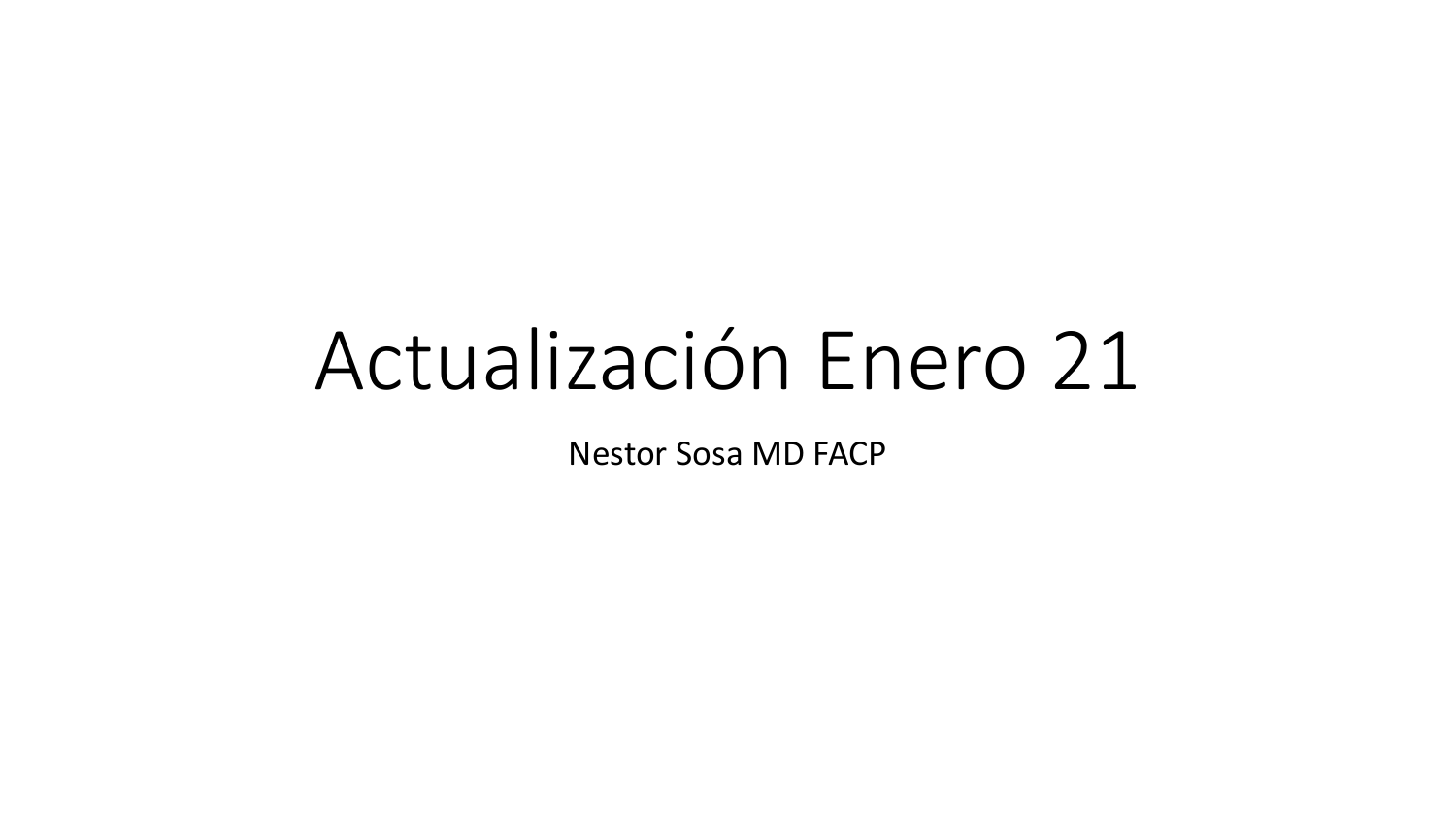### Variantes: B.1.1.7. UK N50Y.V2 o B1.35 Sudáfrica P1. Brasil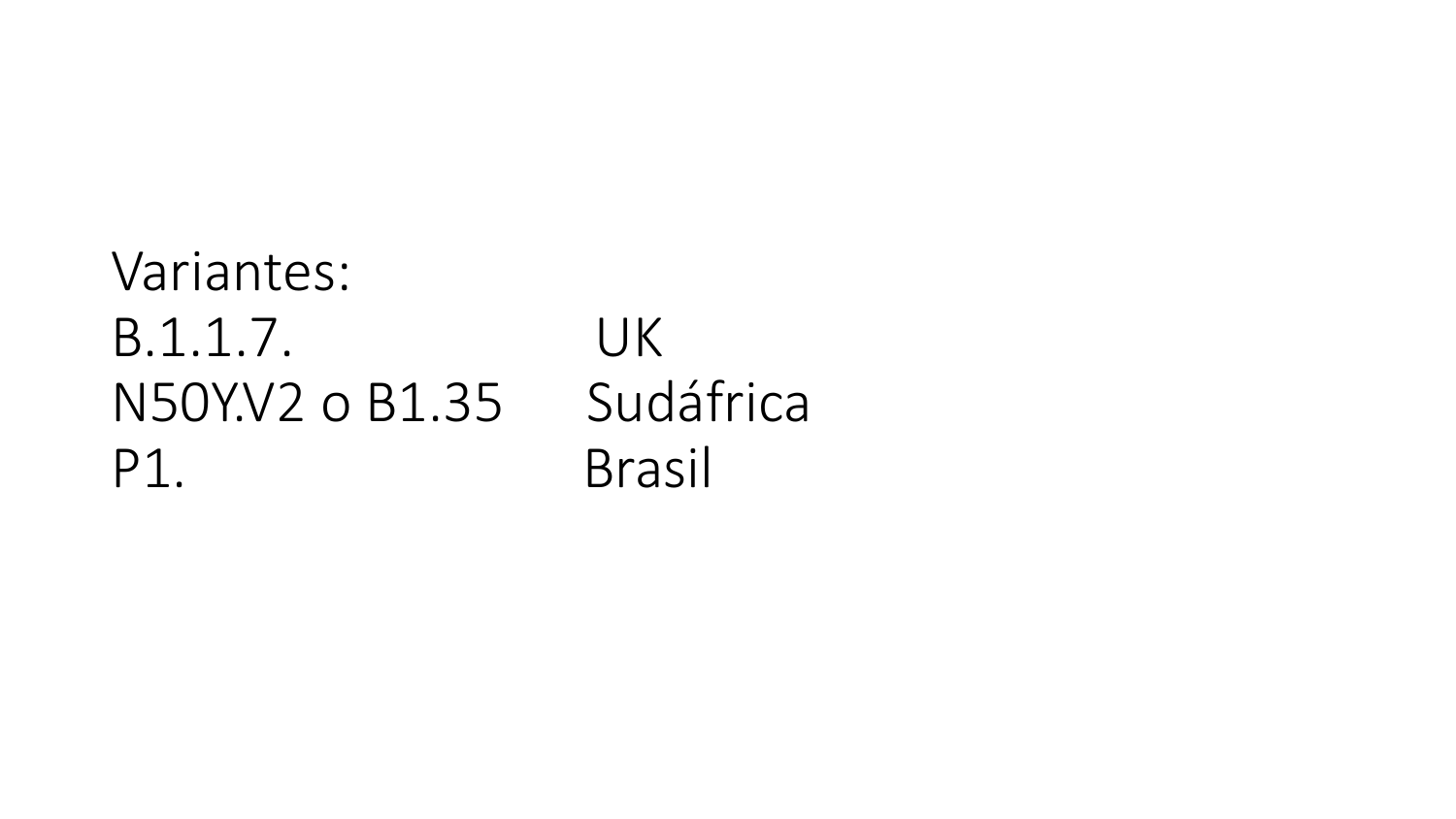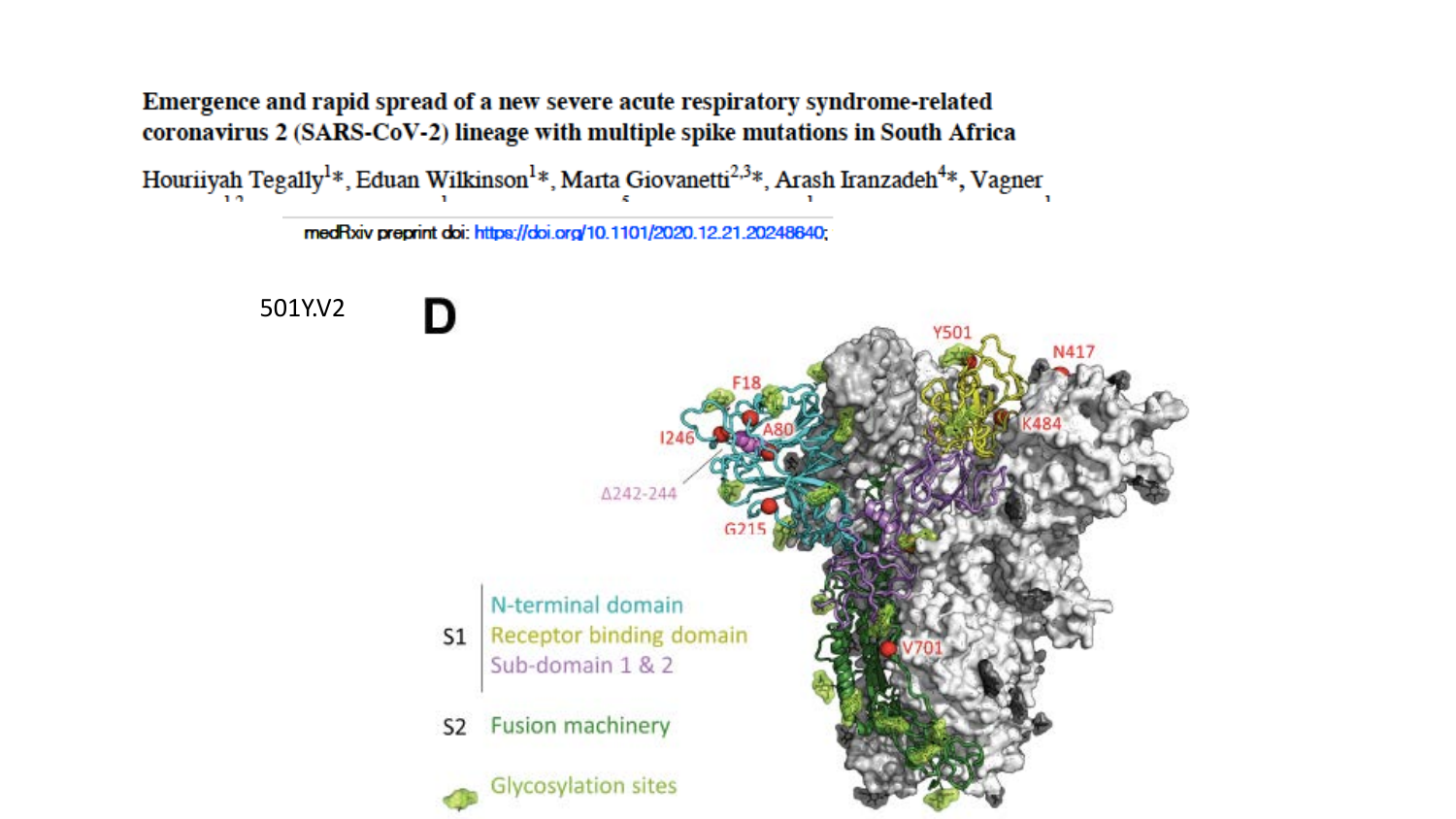### Genomic characterisation of an emergent SARS-CoV-2 lineage in Manaus: preliminary findings

SARS-CoV-2 coronavirus nCoV-2019 Genomic Epidemiology

| X | nuno_faria                                                                                                                                                                                                                                                                                                                                                                                                                                                                                                                                                                                                                                                                                                                                                                                                                             | $12 \nearrow 6d$ | Jan 12        |
|---|----------------------------------------------------------------------------------------------------------------------------------------------------------------------------------------------------------------------------------------------------------------------------------------------------------------------------------------------------------------------------------------------------------------------------------------------------------------------------------------------------------------------------------------------------------------------------------------------------------------------------------------------------------------------------------------------------------------------------------------------------------------------------------------------------------------------------------------|------------------|---------------|
|   | Genomic characterisation of an emergent SARS-CoV-2 lineage in Manaus: preliminary findings<br>Nuno R. Faria <sup>1,2,3</sup> , Ingra Morales Claro <sup>3,4</sup> , Darlan Candido <sup>2,3</sup> , Lucas A. Moyses Franco <sup>3,4</sup> , Pamela S.<br>Andrade <sup>3,4</sup> , Thais M. Coletti <sup>3,4</sup> , Camila A. M. Silva <sup>3,4</sup> , Flavia C. Sales <sup>3,4</sup> , Erika R. Manuli <sup>3,4</sup> , Renato S.<br>Aguiar <sup>5</sup> , Nelson Gaburo <sup>6</sup> , Cecília da C. Camilo <sup>7</sup> , Nelson A. Fraiji <sup>8</sup> , Myuki A. Esashika Crispim <sup>8</sup> , Maria do<br>Perpétuo S. S. Carvalho <sup>8</sup> , Andrew Rambaut <sup>9</sup> , Nick Loman <sup>10</sup> , Oliver G. Pybus <sup>2</sup> , Ester C. Sabino <sup>3,4</sup> , on<br>behalf of CADDE Genomic Network <sup>11</sup> |                  | 1/1<br>Jan 12 |
|   |                                                                                                                                                                                                                                                                                                                                                                                                                                                                                                                                                                                                                                                                                                                                                                                                                                        |                  |               |

#### Summary

We have detected a new variant circulating in December in Manaus, Amazonas state, north Brazil, where very high attack rates have been estimated previously. The new lineage, named P.1 (descendent of B.1.1.28), contains a unique constellation of lineage defining mutations, including several mutations of known biological importance such as E484K, K417T, and N501Y. Importantly, the P.1 lineage was identified in 42% (13 out of 31) RT-PCR positive samples collected between 15 to 23 December, but it was absent in 26 publicly available genome surveillance samples collected in Manaus between March to November 2020.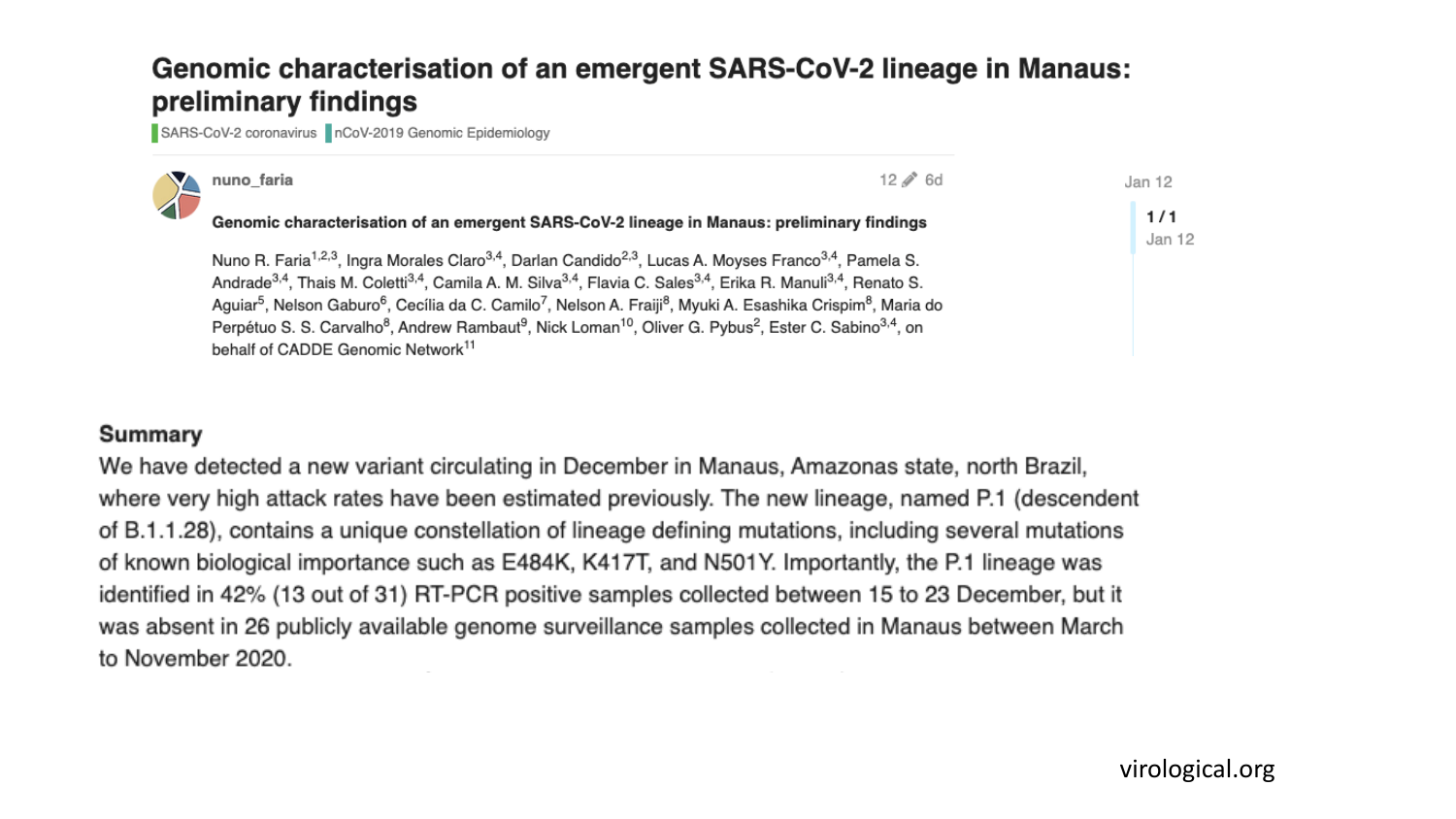## ¿Cómo evaluar transmisibilidad de las nuevas cepas o variantes?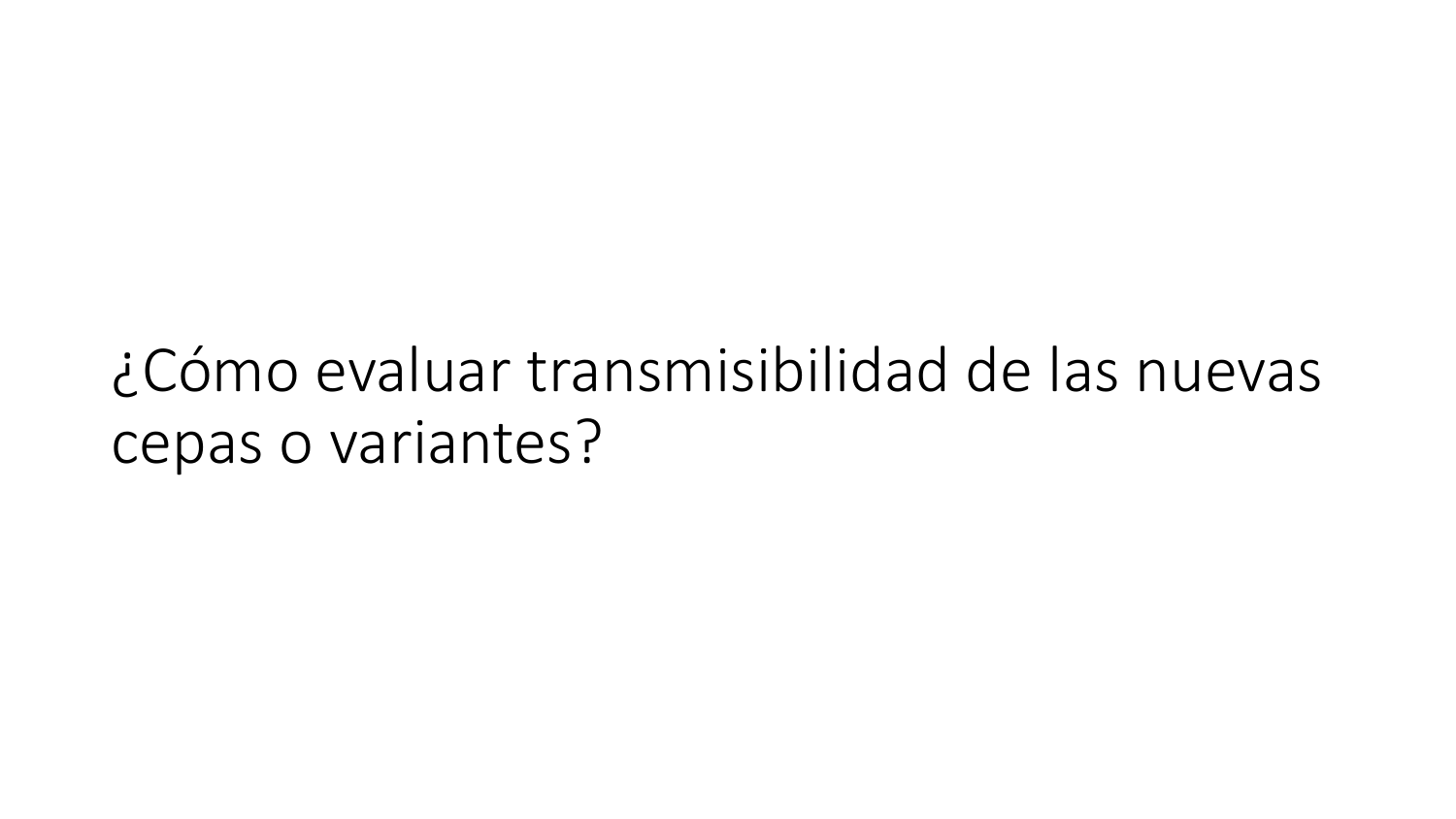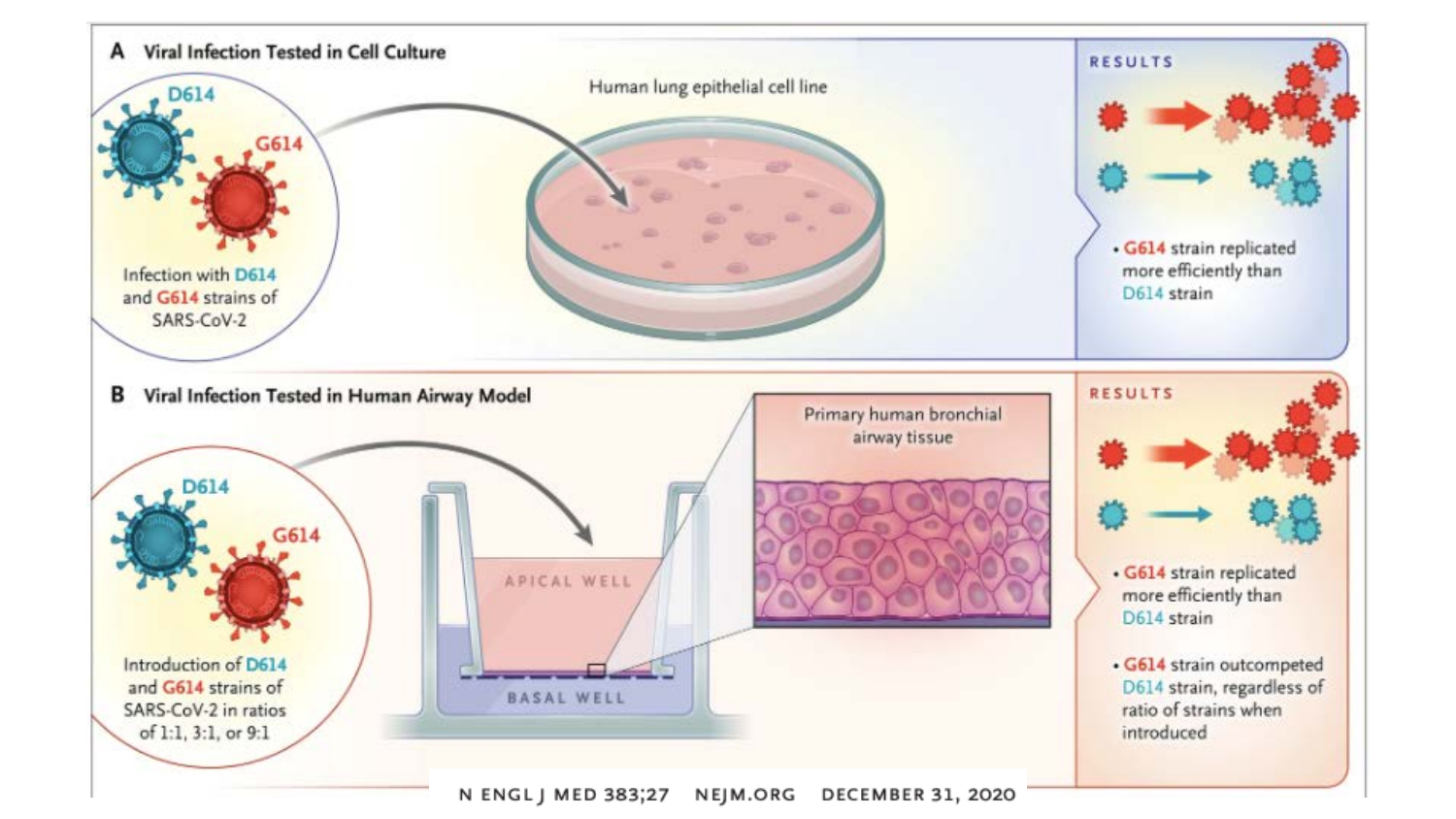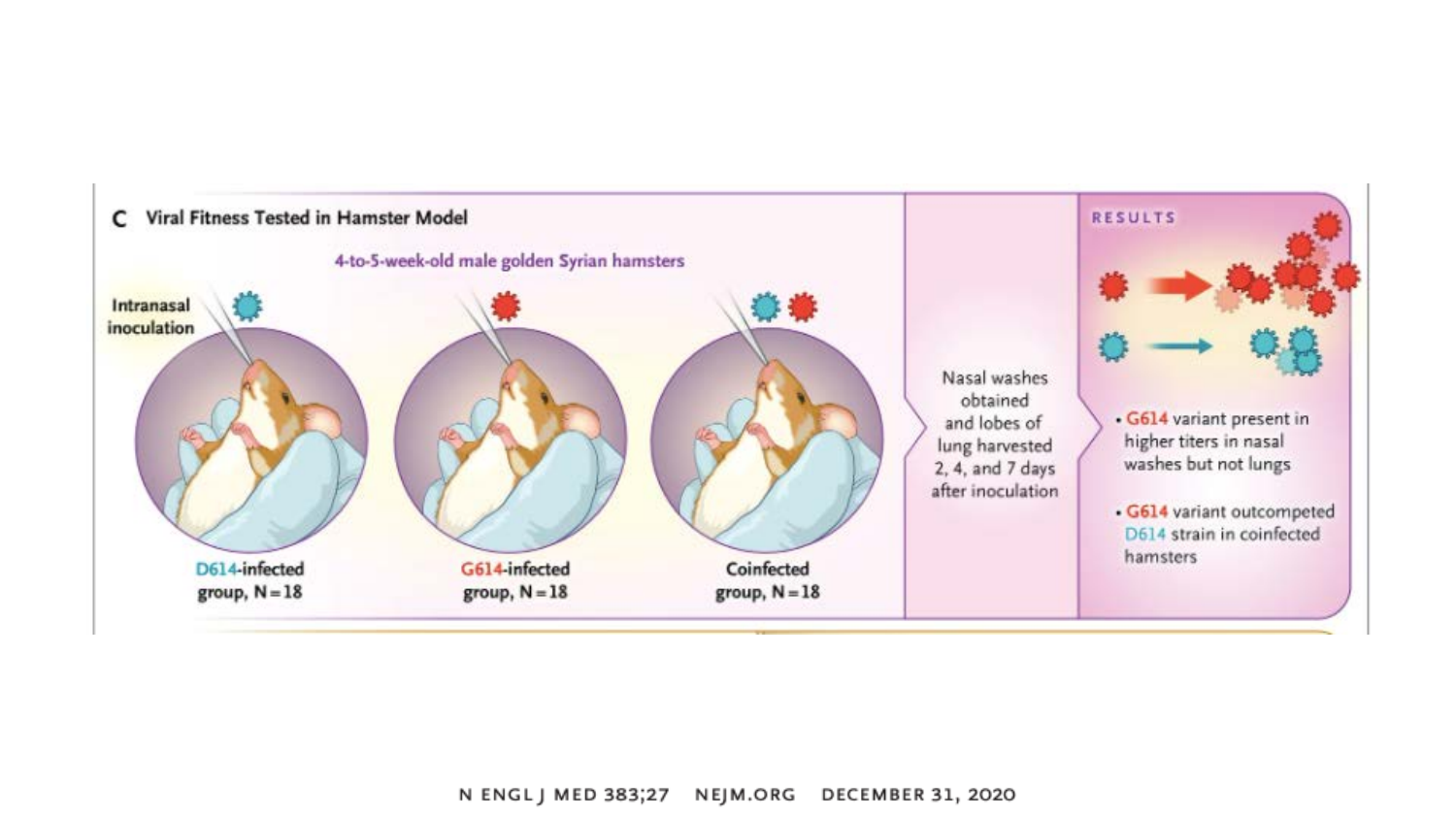

N ENGL J MED 383;27 NEJM.ORG **DECEMBER 31, 2020**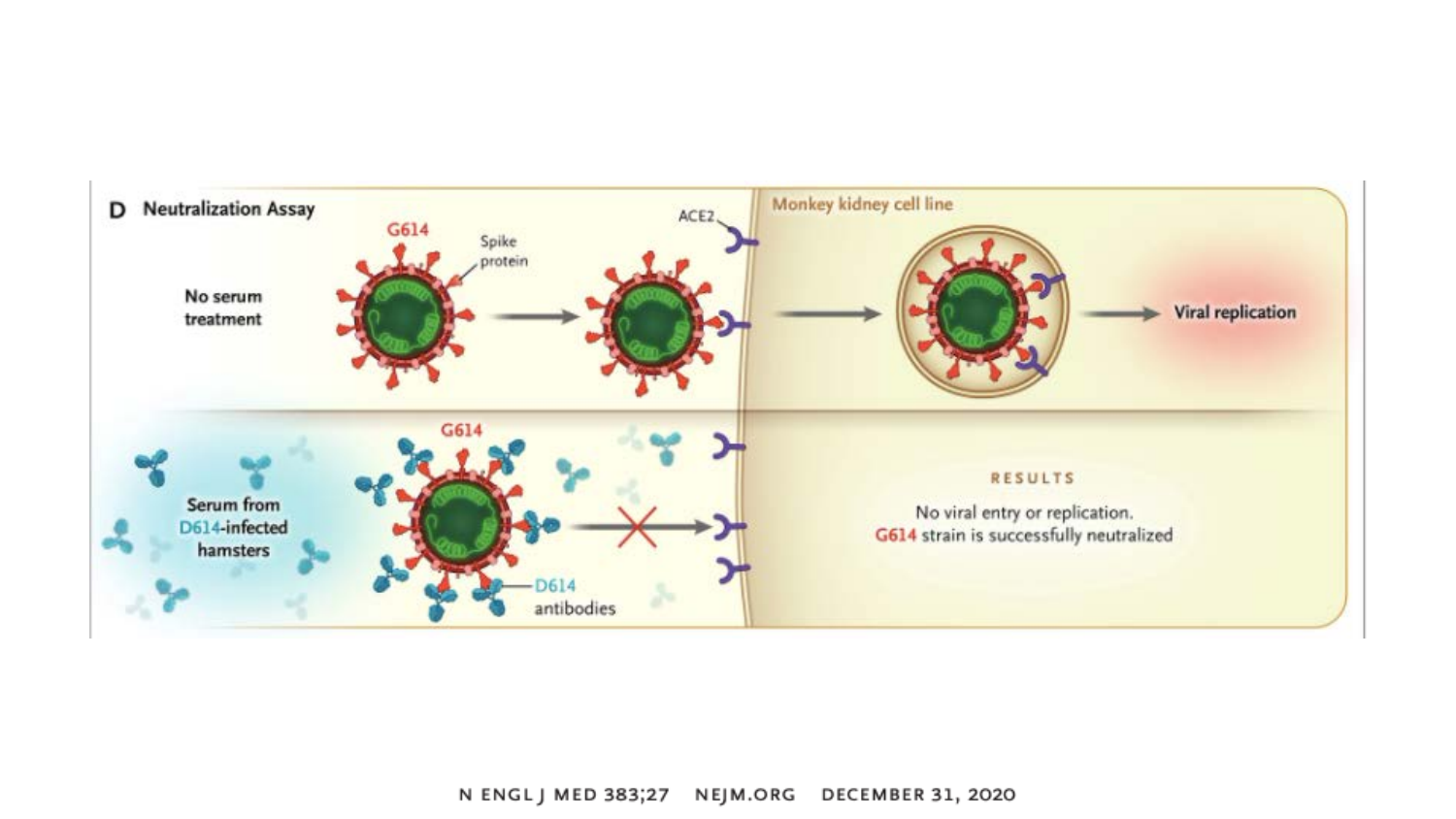

#### Weekly number of Pillar 2 cases tested by TaqPath labs, by S-gene detection

VOC-202012/01 is confirmed through whole genome sequencing. SGTF is a surveillance proxy based on PCR CT values and may include other variants, particularly before December 2020. SGTF = Positive test with non-detectable S gene and <= 30 CT values for N and ORF1ab genes respectively

TaqPath labs = Alderley Park, Milton Keynes and Glasgow Lighthouse Labs.

Cases deduplicated to one positive test per person per week, prioritising SGTF tests. Complete 7-day periods shown with moving start days. Data source: SGSS

#### Figure 4. Weekly number of Pillar 2 cases tested by TaqPath labs, by S-gene detection (1 September 2020 to 4 January 2021)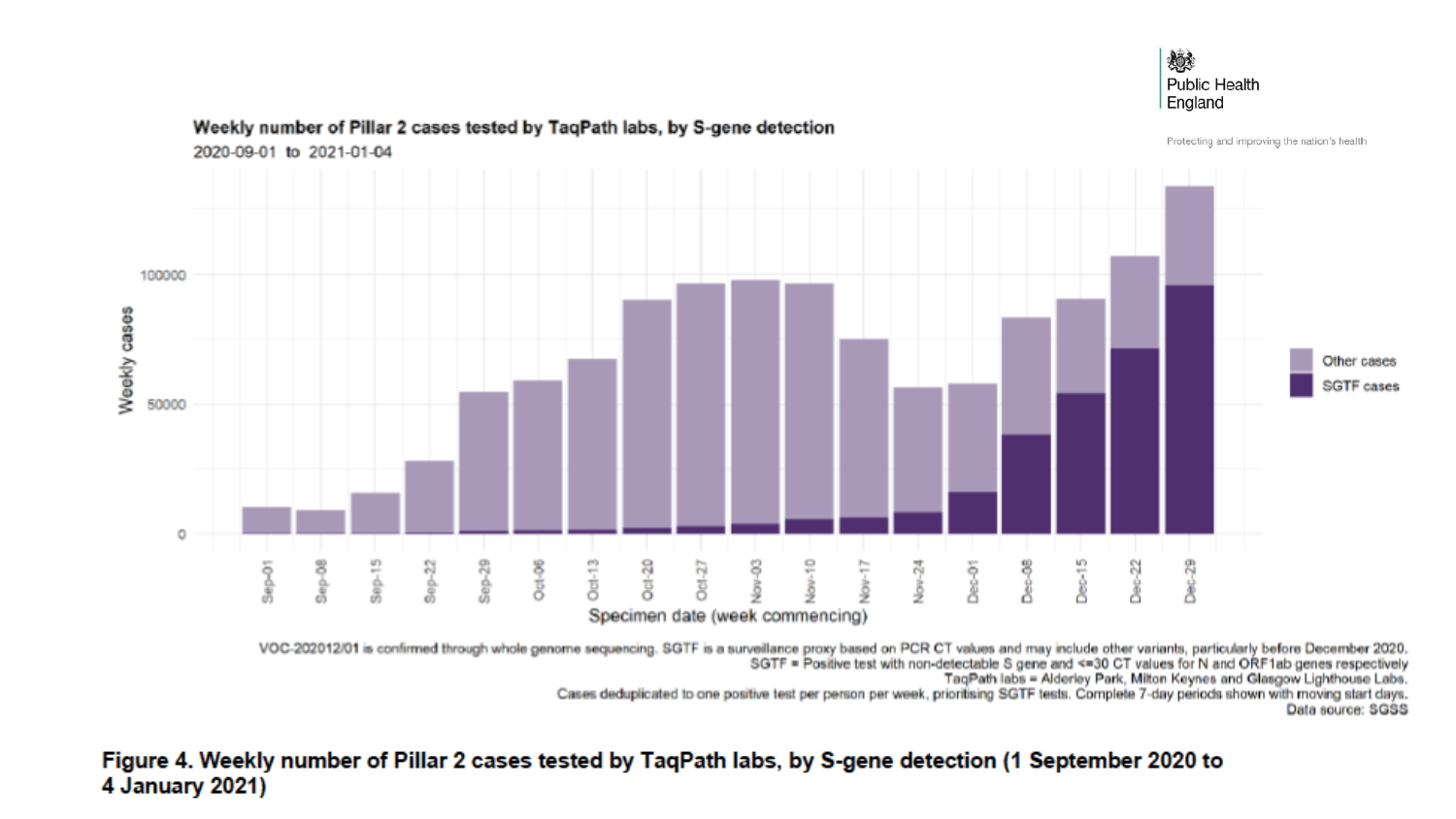## New Variants and Vaccine Efficacy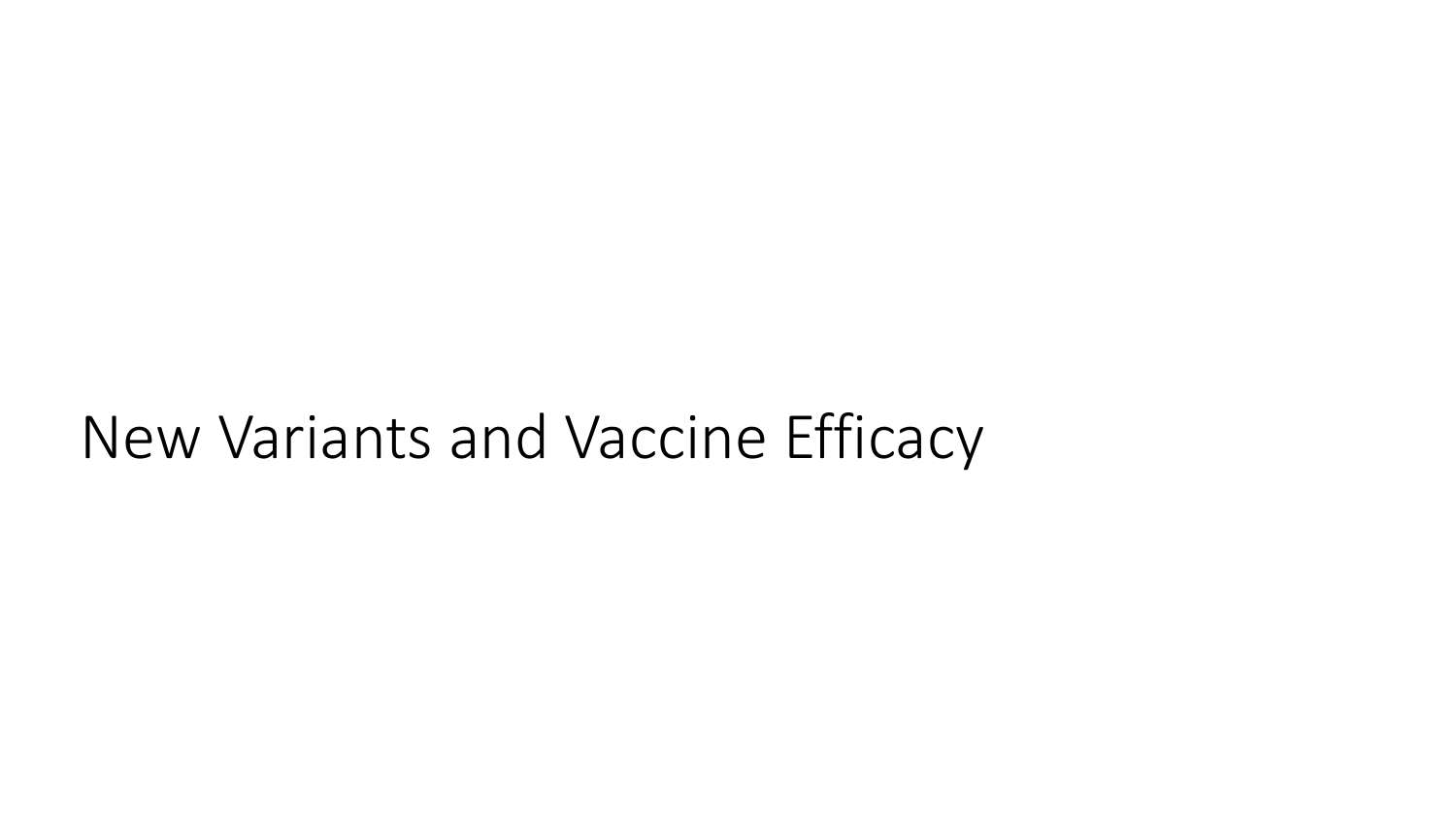#### Neutralization of N501Y mutant SARS-CoV-2 by BNT162b2 vaccine-elicited sera

Xuping Xie<sup>1</sup>, Jing Zou<sup>1</sup>, Camila R. Fontes-Garfias<sup>1</sup>, Hongjie Xia<sup>1</sup>, Kena A. Swanson<sup>2</sup>, Mark Cutler<sup>2</sup>, David Cooper<sup>2</sup>, Vineet D. Menachery<sup>3,4</sup>, Scott Weaver<sup>3,4</sup>, Philip R. Dormitzer<sup>2,#</sup>, Pei-Yong Shi<sup>1,4,5,6,7,#</sup>



The ratio of the 50% neutralization GMT of the sera against the Y501 virus to that against the N501 virus was 1.46, indicating no reduction in neutralization activity against the virus bearing the Y501 spike

Figure 1. 50% plaque reduction neutralization titers of 20 sera from BNT162b2 vaccine recipients against N501 and Y501 SARS-CoV-2. Seven sera (indicated by triangles) were drawn 2 weeks after the second dose of vaccine; 13 sera (indicated by circles) were drawn 4 weeks after the second dose.

bioRxiv preprint doi: https://doi.org/10.1101/2021.01.07.425740;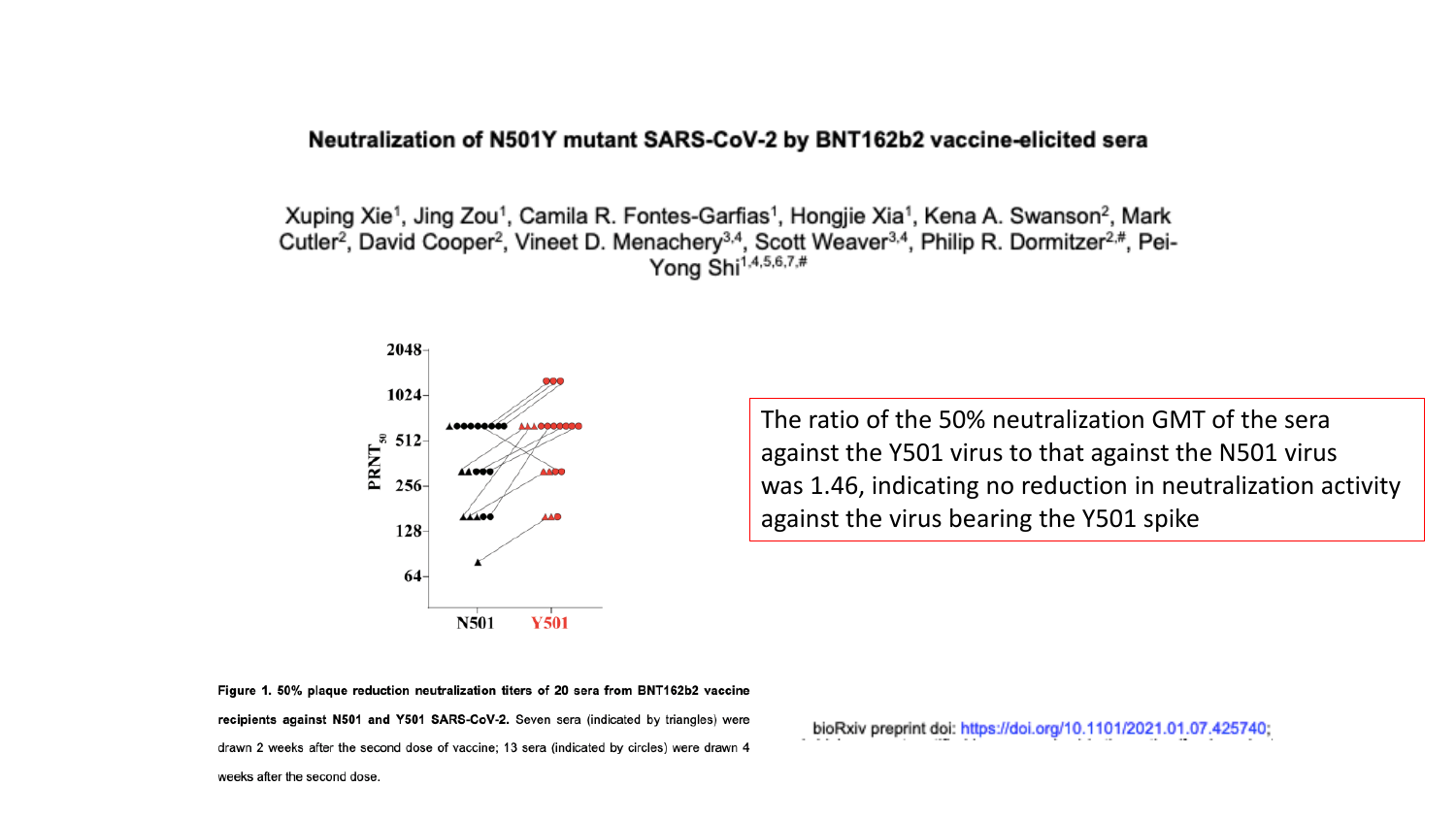#### mRNA vaccine-elicited antibodies to SARS-CoV-2 and circulating variants

Zijun Wang, Fabian Schmidt, Yiska Weisblum, Frauke Muecksch, Christopher O Barnes, Shlomo Finkin,



bioRxiv preprint doi: https://doi.org/10.1101/2021.01.15.426911;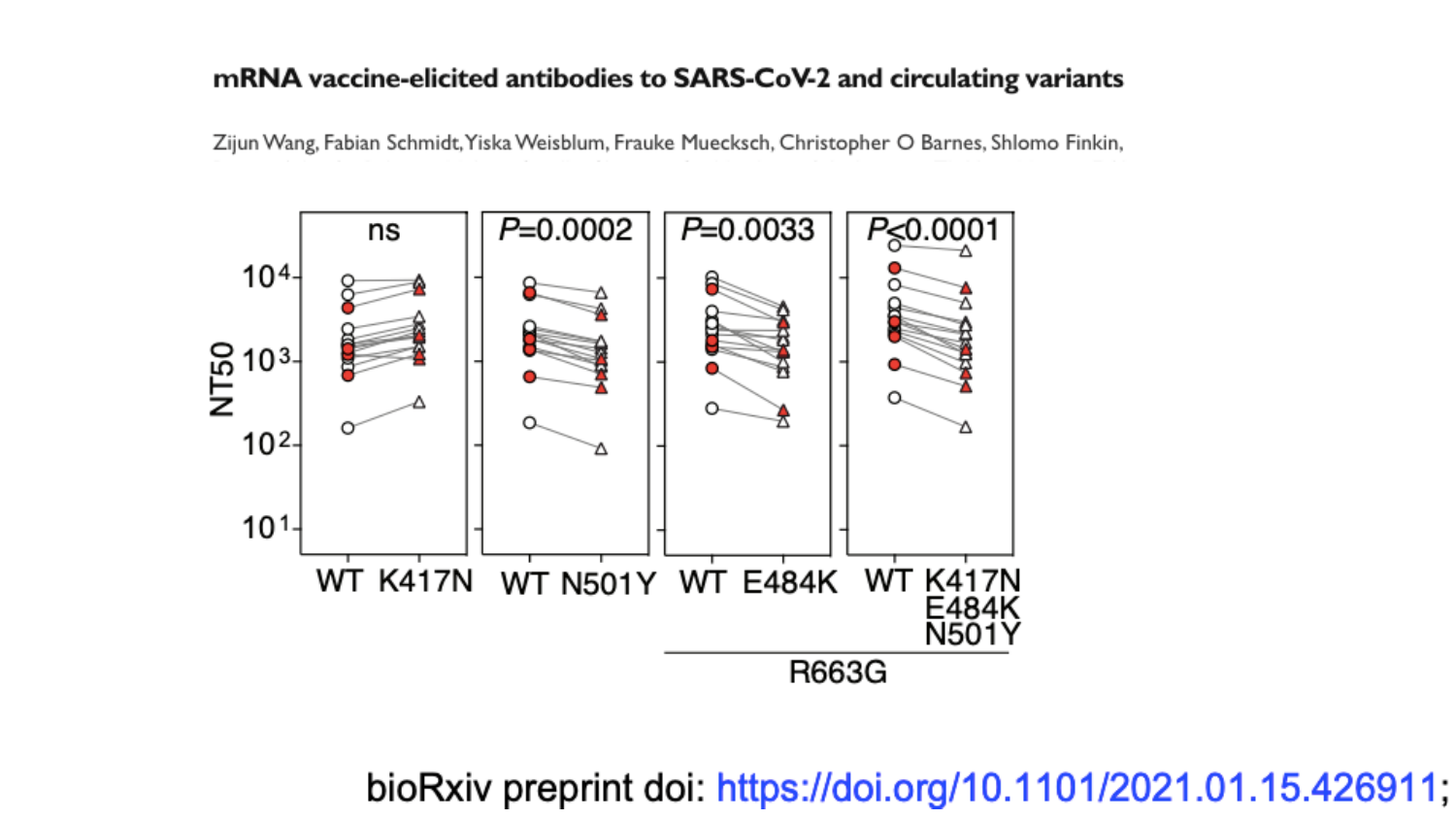#### Isolation of SARS-CoV-2 from the air in a car driven by a COVID patient with mild illness

John A. Lednicky,<sup>1,2</sup> Michael Lauzardo,<sup>1,3</sup> Md. M. Alam,<sup>1,2</sup> Maha A. Elbadry,<sup>1,2</sup> Caroline J.

Stephenson, <sup>1,2</sup> Julia C.Gibson, <sup>1,2</sup> and J. Glenn Morris, Jr.<sup>1,3\*</sup>

#### **ABSTRACT**

We used a Sioutas personal cascade impactor sampler (PCIS) to screen for SARS-CoV-2 in a car driven by a COVID-19 patient. SARS-CoV-2 was detectable at all PCIS stages by PCR and was cultured from the section of the sampler collecting particles in the 0.25 to 0.50  $\mu$ m size

range.





medRxiv preprint doi: https://doi.org/10.1101/2021.01.12.21249603;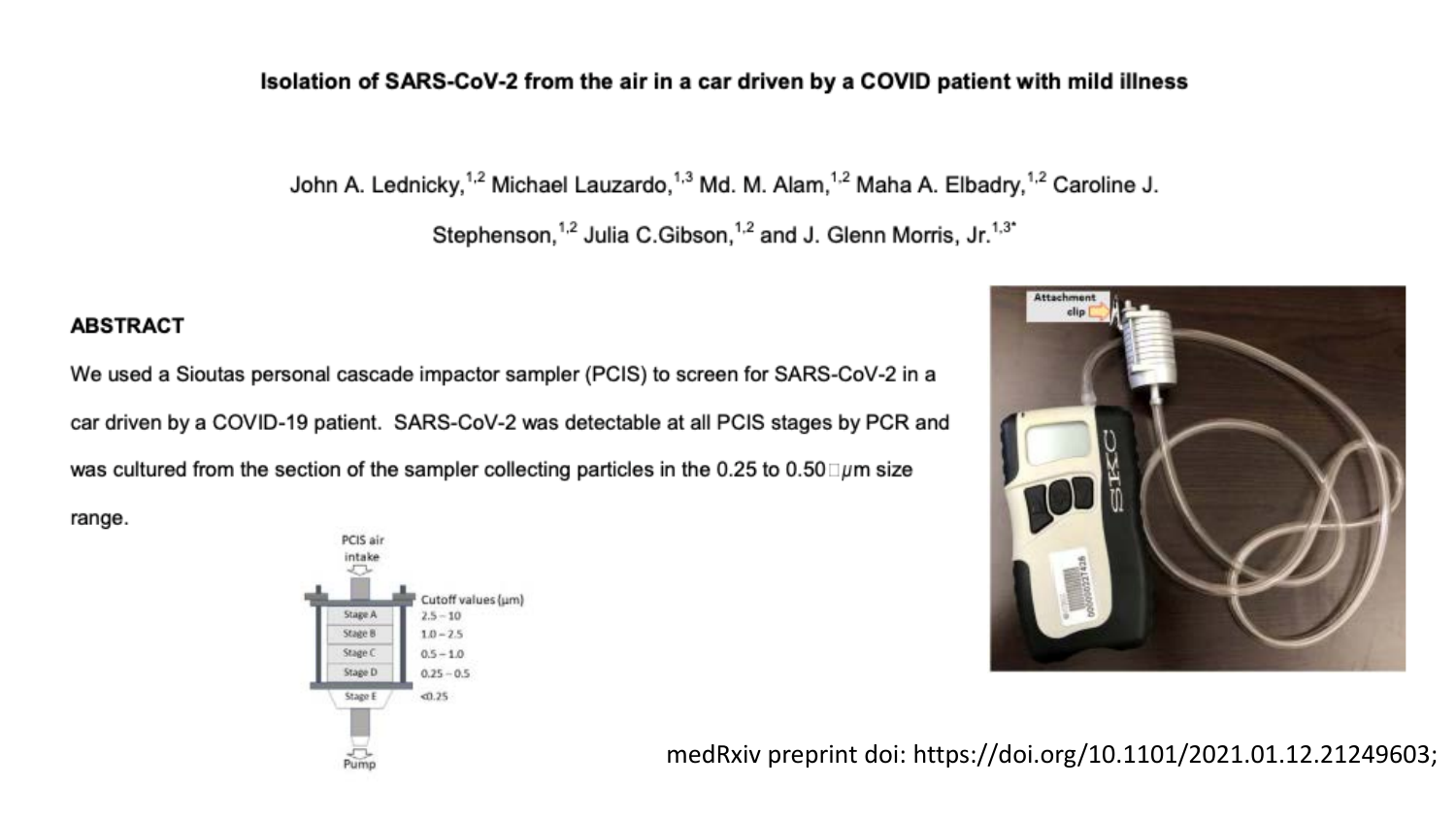#### **ORIGINAL ARTICLE**

### Interim Results of a Phase 1–2a Trial of Ad26.COV2.S Covid-19 Vaccine

Jerald Sadoff, M.D., Mathieu Le Gars, Ph.D., Georgi Shukarev, M.D., Dirk Heerwegh, Ph.D., Carla Truyers, Ph.D., Anne M. de Groot, Ph.D., Jeroen Stoop, Ph.D., Sarah Tete, Ph.D., Wim Van Damme, M.D., Isabel Leroux-Roels, M.D., Pieter-Jan Berghmans, M.D., Murray Kimmel, D.O., et al.

- Ad26.COV2.S recombinant, replication incompetent adenovirus serotype 26(Ad26) vector encoding full length-stabilized S-protein
- Phase 1-2: **Cohort 1 18-55y n=402 and Cohort 2 >65y n=403** Randomized to **one or two vaccine doses (56d apart)**, and two amounts: **Low dose (5x1010**) or **High dose (1x1011)** or placebo in a 1:1:1:1:1 (LD-LD. LD-Pbo HD-HD HD-Pbo Pbo-Pbo)
- Primary Endpoint: Safety and Reactogenicity
- Secondary Endpioint: Humoral and Cellular immunity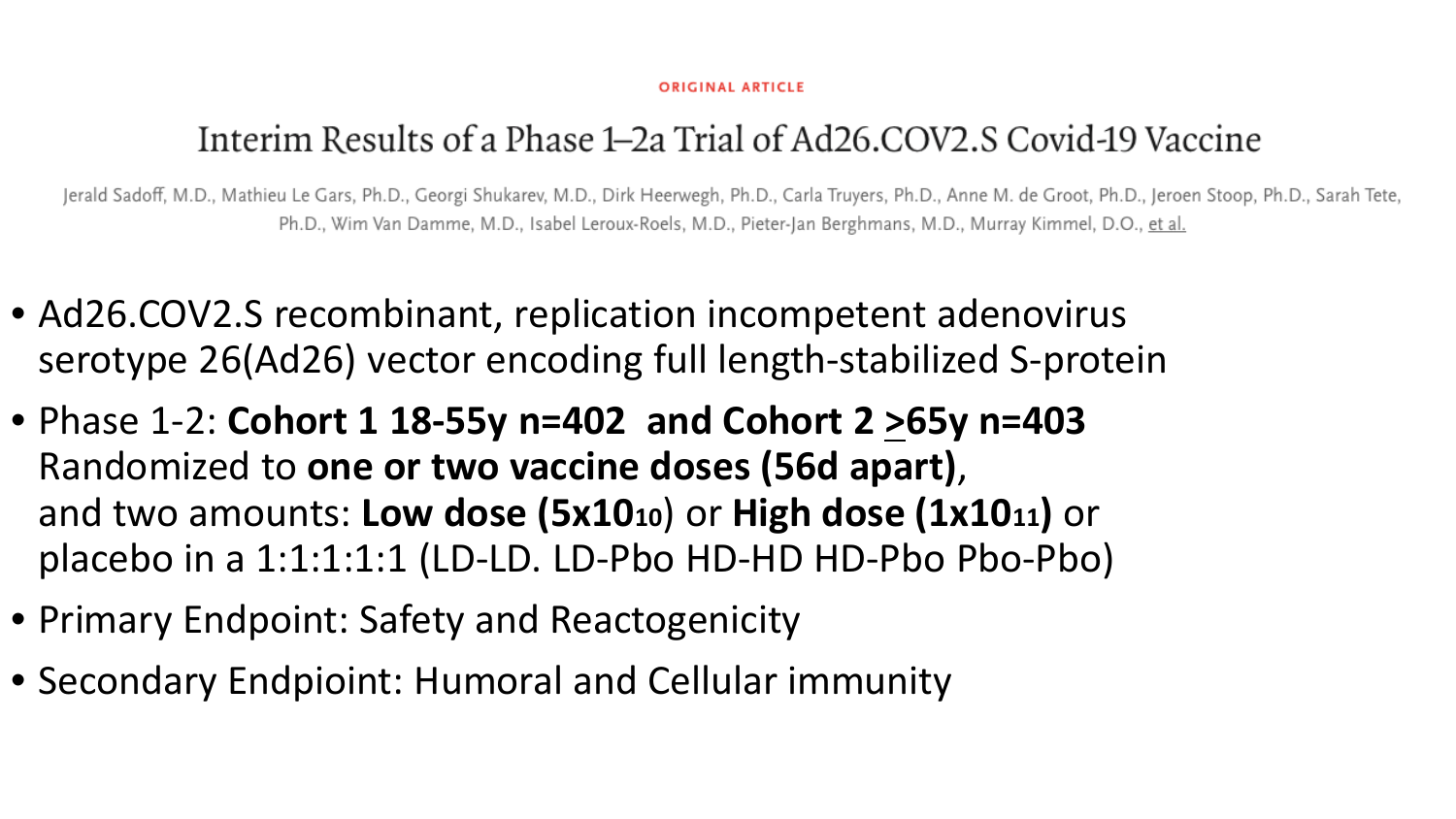## Summary Results

- 90% seroconversion after 1st dose (GMT 288-488)
- Second dose increased GMT by a factor of 2.6-2.9 (GMT 827-1266)
- T cell response 76-83% in Cohort 1 60-67% in Cohort 3
- Th1>>Th2 cytokine profile
- Acceptable Reactogenicity and no safety issues detected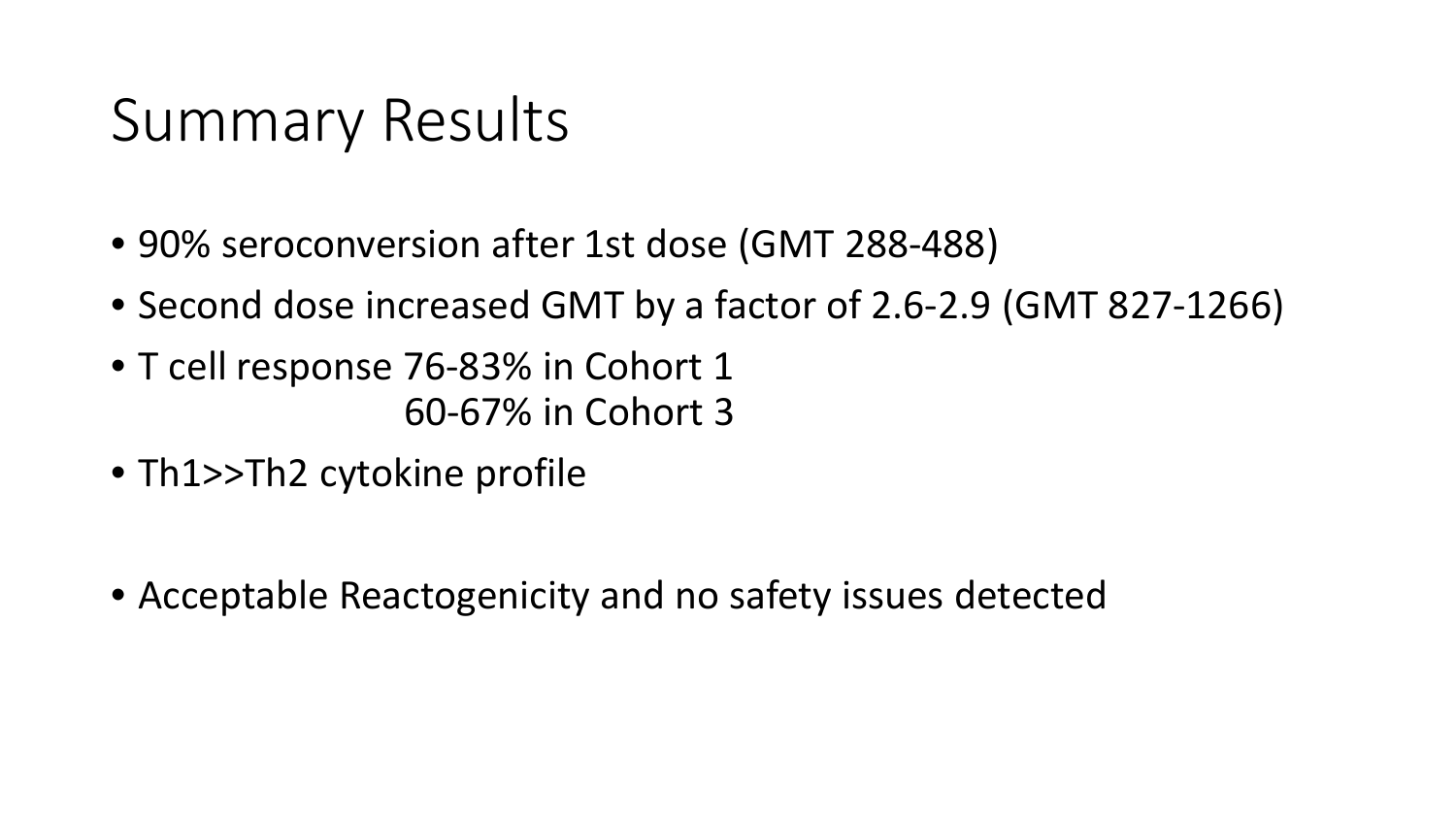#### **ORIGINAL ARTICLE**

### Interim Results of a Phase 1–2a Trial of Ad26.COV2.S Covid-19 Vaccine

Jerald Sadoff, M.D., Mathieu Le Gars, Ph.D., Georgi Shukarev, M.D., Dirk Heerwegh, Ph.D., Carla Truyers, Ph.D., Anne M. de Groot, Ph.D., Jeroen Stoop, Ph.D., Sarah Tete, Ph.D., Wim Van Damme, M.D., Isabel Leroux-Roels, M.D., Pieter-Jan Berghmans, M.D., Murray Kimmel, D.O., et al.

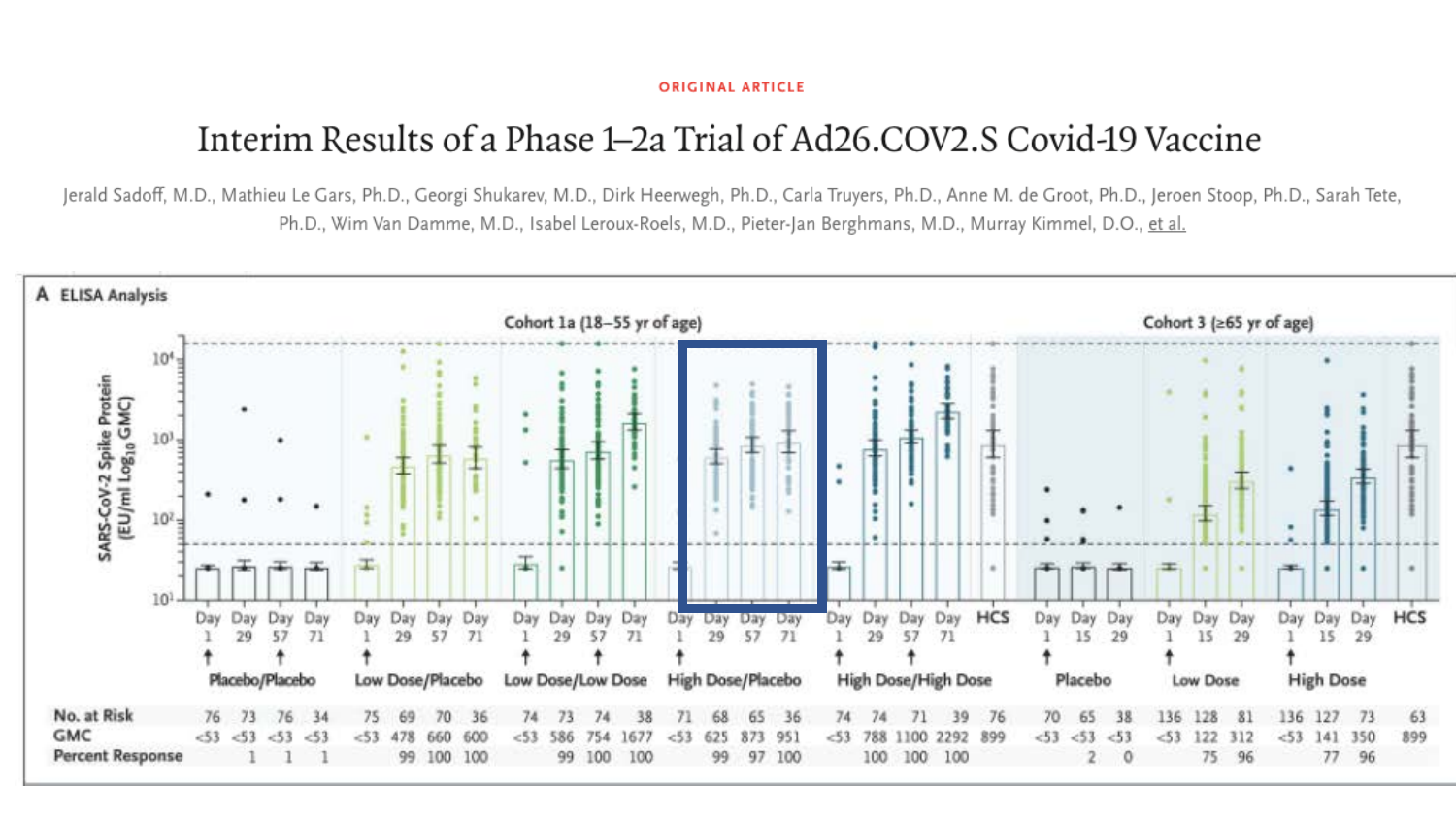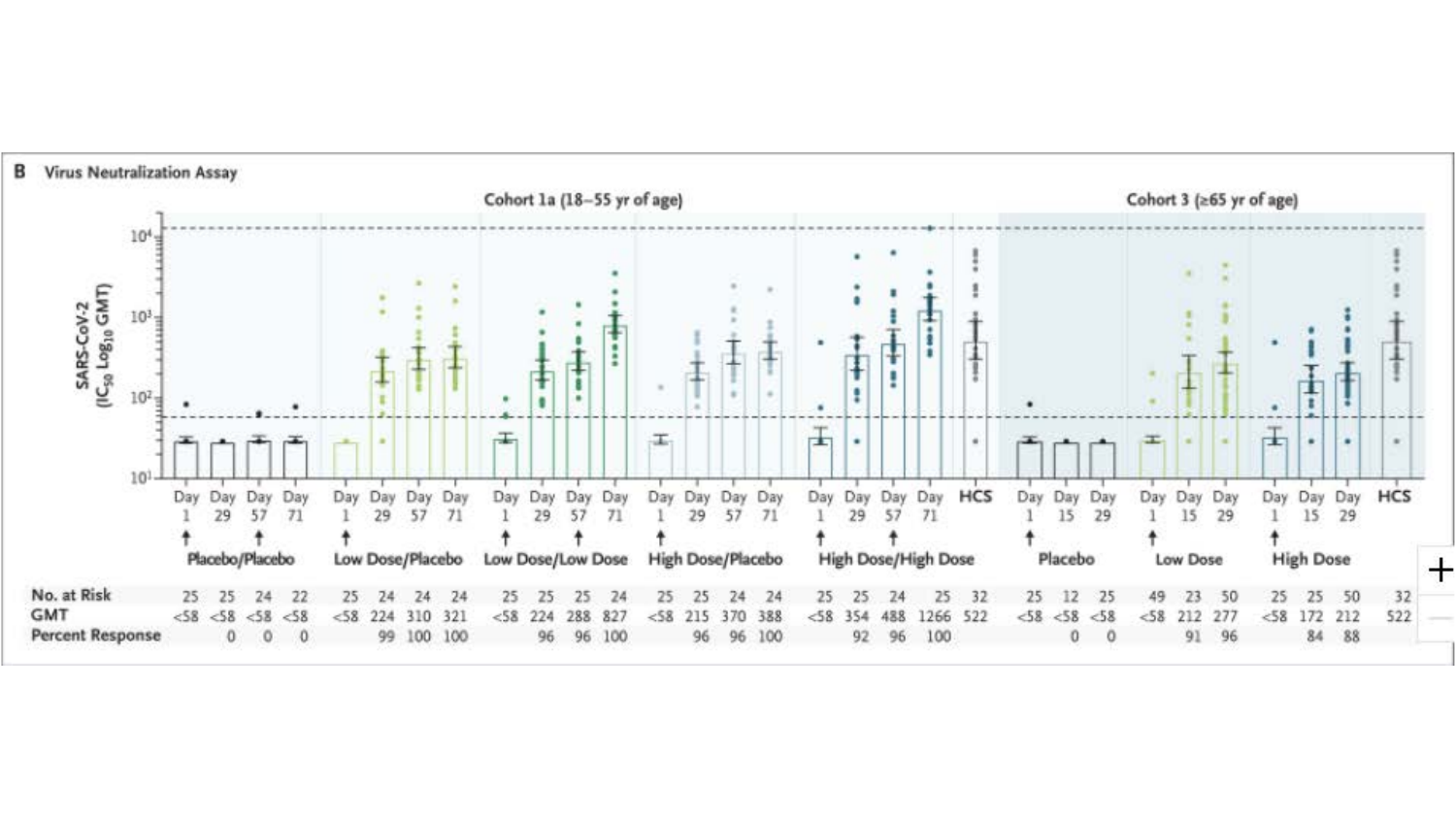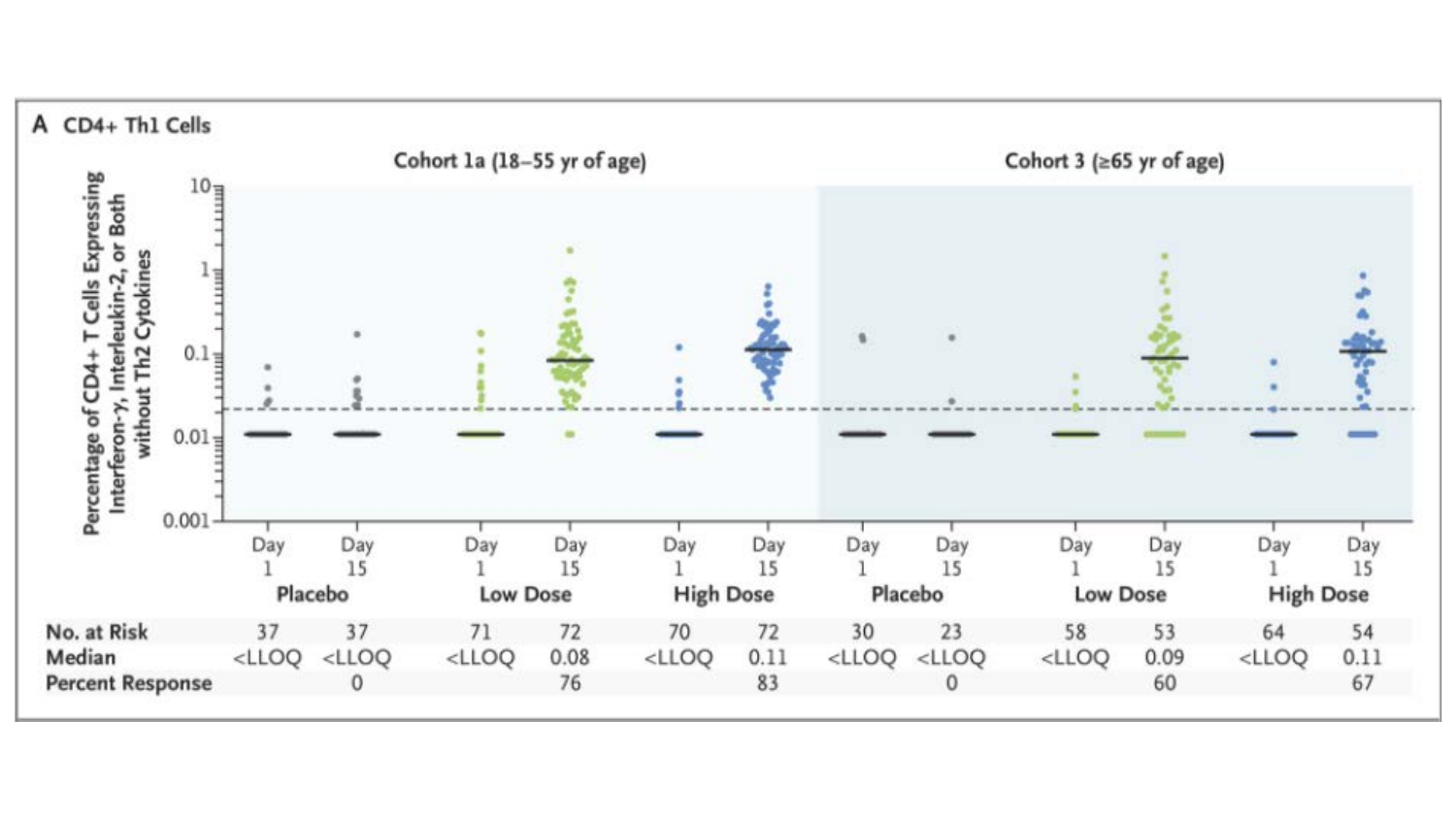## Lecturas Recomendadas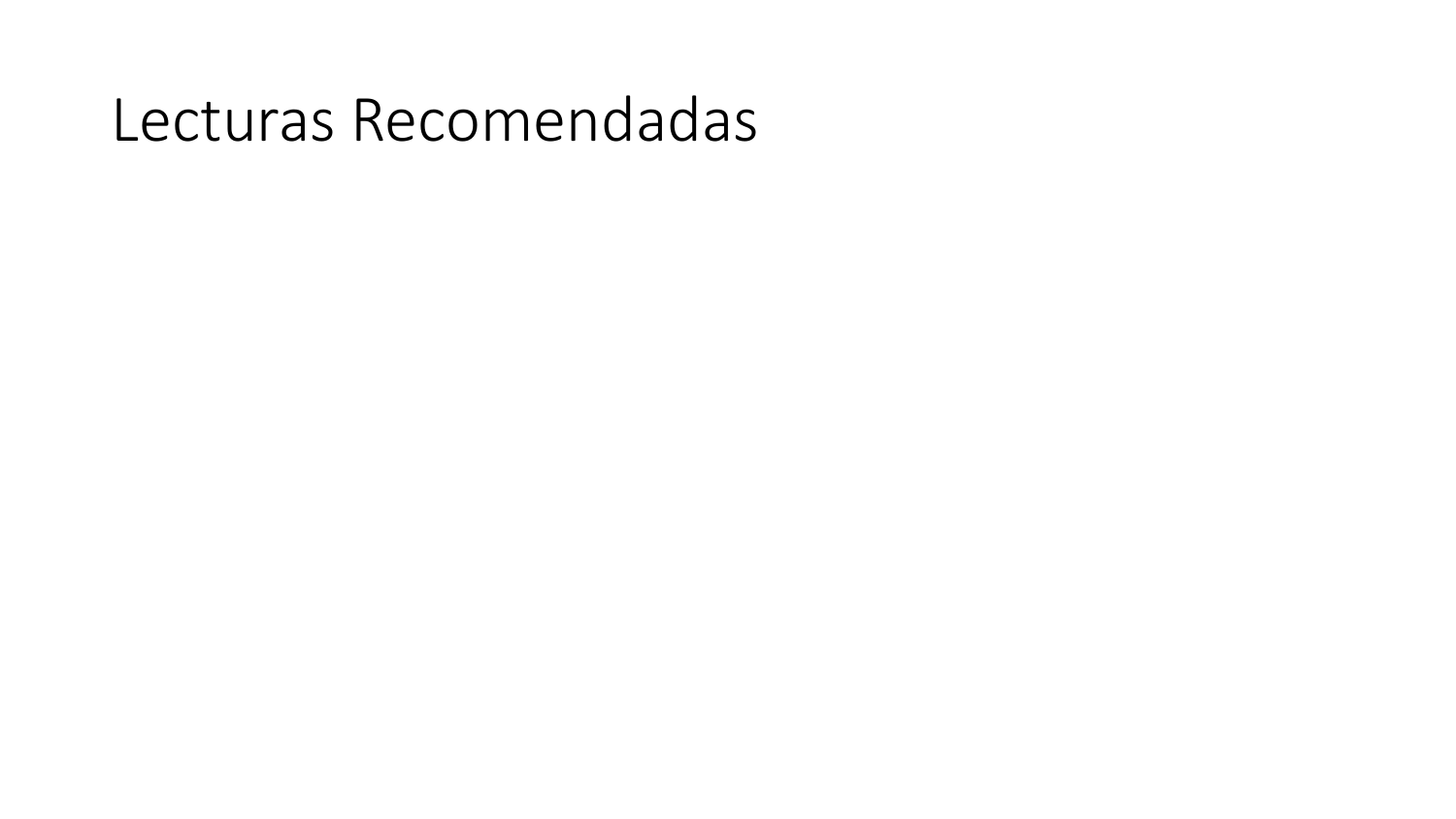NEWS EXPLAINER · 14 JANUARY 2021

# **COVID's toll on smell and taste: what** scientists do and don't know

Researchers are studying the sensory impact of the coronavirus, how long it lasts and what can be done to treat it.

[https://www.nature.com/articles](https://www.nature.com/articles/d41586-021-00055-6?utm_source=twitter&utm_medium=social&utm_)